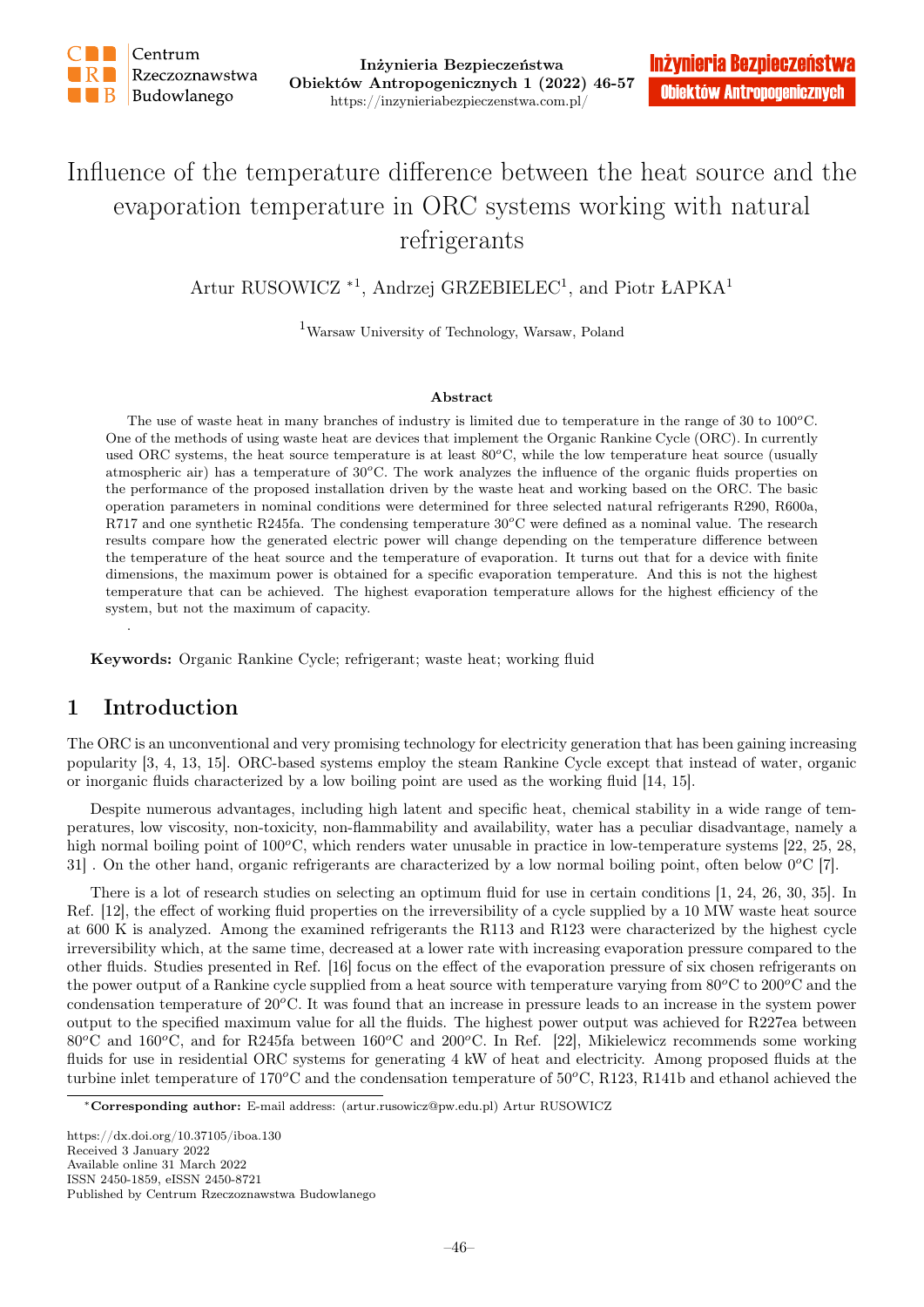highest efficiency. In the research presented in Ref. [34], heat transfer area minimization and heat recovery efficiency served as criteria for comparing the following fluids: R123, R134a, R141b, R142b, R152a, R227ea, R236ea, R236fa, R245ca, R245fa, R600, R600a and n-pentane [20, 33]. Also in this case the results were related to the heat source temperature. R123 performed as the best fluid between  $100^{\circ}\text{C}$  and  $180^{\circ}\text{C}$ , and R141b for heat sources at over  $180^{\circ}\text{C}$ . In Ref. [21], an attempt was made to select a working fluid which for a given supply temperature, varying in the study from  $150^{\circ}$ C to  $250^{\circ}$ C and at constant condenser cooling water temperature of  $5^{\circ}$ C will provide maximum power output. Some of fluids operated in a supercritical cycle. The highest power output between  $150^{\circ}$ C and  $175^{\circ}$ C was achieved for R134a, between  $175^{\circ}$ C and  $185^{\circ}$ C for R142b, between  $185^{\circ}$ C and  $210^{\circ}$ C for R245fa, between  $210^{\circ}$ C and  $225^oC$  for R245ca, between  $225^oC$  and  $230^oC$  for R365mfc, and between  $230^oC$  and  $250^oC$  for R123. In turn, Schilling et al. concludes that the choice of the refrigerant should be directly connected to the ORC installation design [29]. In this case, interventions resulting from subsequent design will be avoided. Many studies have examined the influence of the properties of the single ORC component working fluids as well. Table 1 summarizes refrigerant recommendations depending on the temperature of the heat source.

In addition to single-component working fluids, mixtures can also be used in ORCs. Such fluids make it possible to match the fluid to the heat source more effectively and to develop a substance exhibiting desirable properties, taking into account environmental and safety requirements. The temperature of heat sources that supply systems often varies. A characteristic of single-component substances is a constant phase change temperature. This is not the case with multi-component, zeotropic fluids, which in the process of phase change are subject to a so-called temperature glide [5, 27, 29]. As the fluid temperature changes when heat is supplied, the temperature profile of the refrigerant can be better aligned to that of the heat source [18]. In this way, heat and exergy losses are lower, while the system efficiency is higher [19]. Such positive consequences are possible only for a certain composition of the zeotropic mixture and thus for a particular temperature glide [36].

| Source temperature $\lbrack^{o}C\rbrack$ | Recommended refrigerant                                 |
|------------------------------------------|---------------------------------------------------------|
| ${<}100$                                 | R32, R125, R134a, R143a,                                |
| 100-120                                  | R124, R227ea, R290, R1234yf, R1270                      |
| 120-160                                  | R114, R141b, R123, R124, R245fa, R601a, R1243ze         |
| 160-200                                  | R123, R141b, R1234ze, RC218, R236fa, R236ea, R600, R601 |
| >200                                     | benzene, paraxylene, toulene, hexane                    |

Table 1. Recommended refrigerants according to heat source temperature

Zeotropic refrigerants were also investigated in a number of studies. Liu et al. [11] analyze the effect of the composition of R600a/R601a and R227ea/R245fa mixtures on the efficiency of an ORC supplied by variable-temperature geothermal energy, with cooling water at  $20^{\circ}$ C as the lower heat source. For the molar ratio of  $90\%$  of R600a in an R600a/R601a mixture, an increase of 8% in efficiency was achieved compared to the pure fluids. The maximum efficiency with an R227ea/R245fa mixture occurred for the molar ratio of 80% of R227ea in the mixture, and was higher by 15% compared to a system employing a single-component refrigerant. The increase in efficiency compared to single-component refrigerants was achieved only for temperatures below  $120^{\circ}$ C; above that value, R227ea and R600a provided higher efficiency. In Ref. [5], an ORC system with pentane/hexane and R245fa/R365mfc mixtures was studied. The increase in efficiency for high source temperature varying from  $150^{\circ}$ C to  $250^{\circ}$ C was from 6% to 16%, while electric power increased by 20%. It was also demonstrated that using three-component mixtures in a system has no significant impact on improving the efficiency. In Ref. [19], the effect of the temperature glide of R600/R601, R600/R601a, R600a/R601, and R600a/R601a mixtures on the operation of an ORC system was studied. The results has shown that the increase in the efficiency of a system using mixtures compared to a system employing single-component refrigerants is possible only for a temperature glide that is lower than a change in the temperature of the fluid supplied to the evaporator. Similar conclusions were presented in Ref. [36], which demonstrated that the temperature of the heat source determines the selection of the mixture. As a results from the research is fact that for a constant temperature range the efficiency and output power of a system employing single-component refrigerants are higher than those of a system working with mixtures. Another approach for choosing the correct mixture as a working medium was proposed by Oyewunmi and Marides in the publication [23]who as a criterion applied the cost of the construction of the installation and its subsequent operation. In their studies, it was shown that the installation driven by heat source of temperature  $98^{\circ}$ C from the thermodynamic point of view should be used mixtures of  $50\%$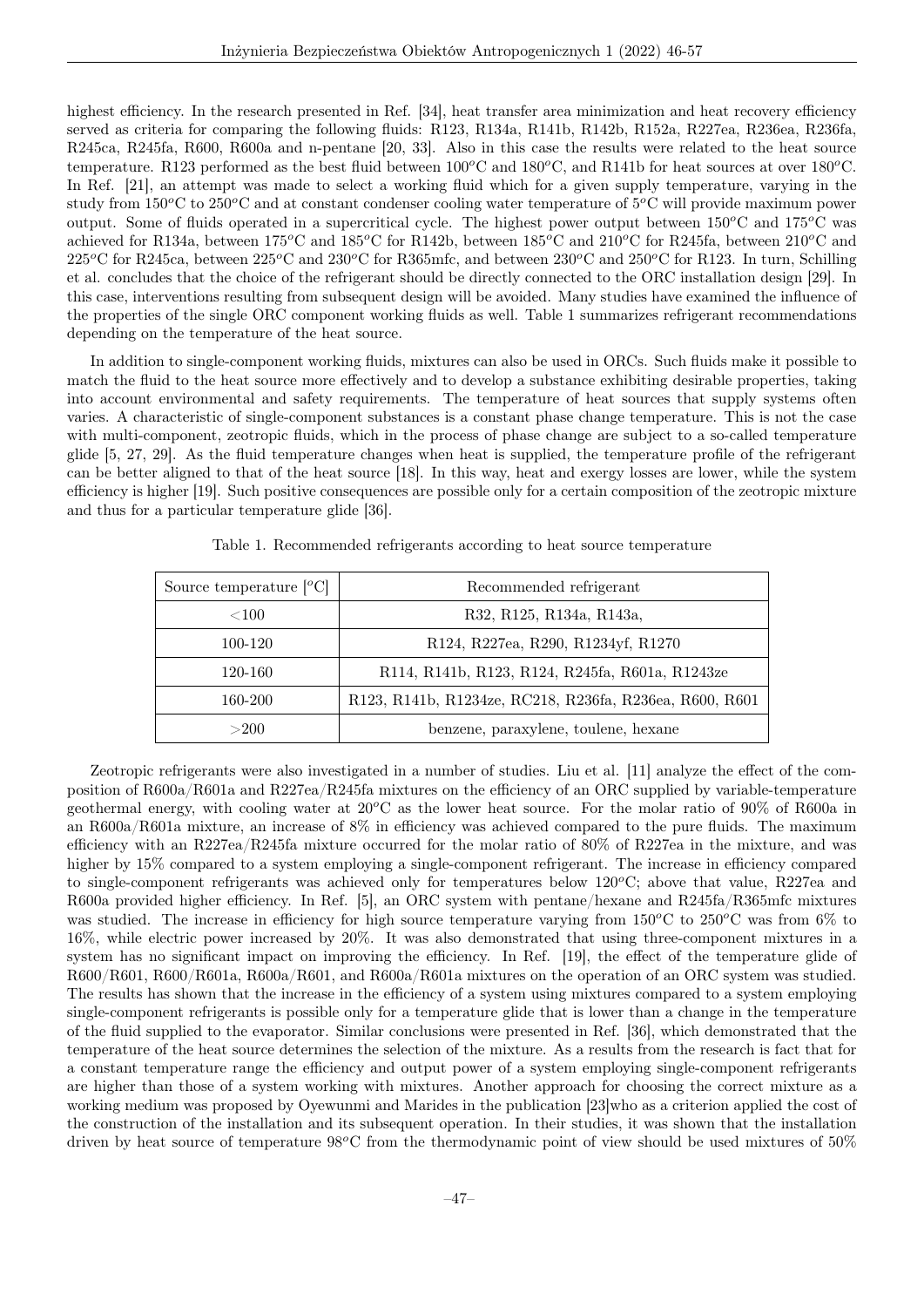n-pentane and 50% n-hexane or 60% R-245fa and 40% R-227ea. However, for clean components, the installation cost is 14% cheaper. The other results were obtained by Le, Kheiri et al. [17], whose economic analysis has shown that the use of pure refrigerant R245fa is the least viable. The theoretical analysis assumes that the system generates 1 kW of electric power. And on the basis of this input data, the other elements of the system were selected. Unamba C.K. et al. for a typical ORC installation with an electric output power of 1 kW, used the R245fa as refrigerant obtained a thermal efficiency of the system from 0 to 6% depending on the working conditions [32].

## 2 Description of the proposed installation

The paper aims to select an optimal working fluid and optimal temperature difference for the proposed installation schematically depicted in Fig. 1. The working fluid in the cycle of the system under consideration is subject to the transformations: isobaric evaporation, expansion, isobaric condensation, and liquid compression [11, 32].



Figure 1. Schematic illustration of the proposed installation

## 3 Modelling approach

Basic thermodynamic transformations for the proposed ORC system are presented in Fig. 2. In order to determine the basic parameters of the experimental system, it was additionally assumed that system is in a steady state. Pressure drops in the evaporator, condenser and other elements of the installation are negligible, also the heat losses to the environment are negligible.

The efficiency of all items including turbines and pumps are known:

- isentropic turbine efficiency:  $\eta_{TS} = 0.92$ ;
- mechanical efficiency of the turbine gear:  $\eta_{TM} = 0.95$ ;
- electrical efficiency of the generator:  $\eta_{GEL} = 0.93$ ;
- power output system efficiency:  $\eta_{TW} = 0.98$ ;
- isentropic pump efficiency:  $\eta_{PS} = 0.85$ ;
- pump gear efficiency:  $\eta_{PM} = 0.95$ ;
- electrical efficiency of the pump engine:  $\eta_{PEL} = 0.98$ .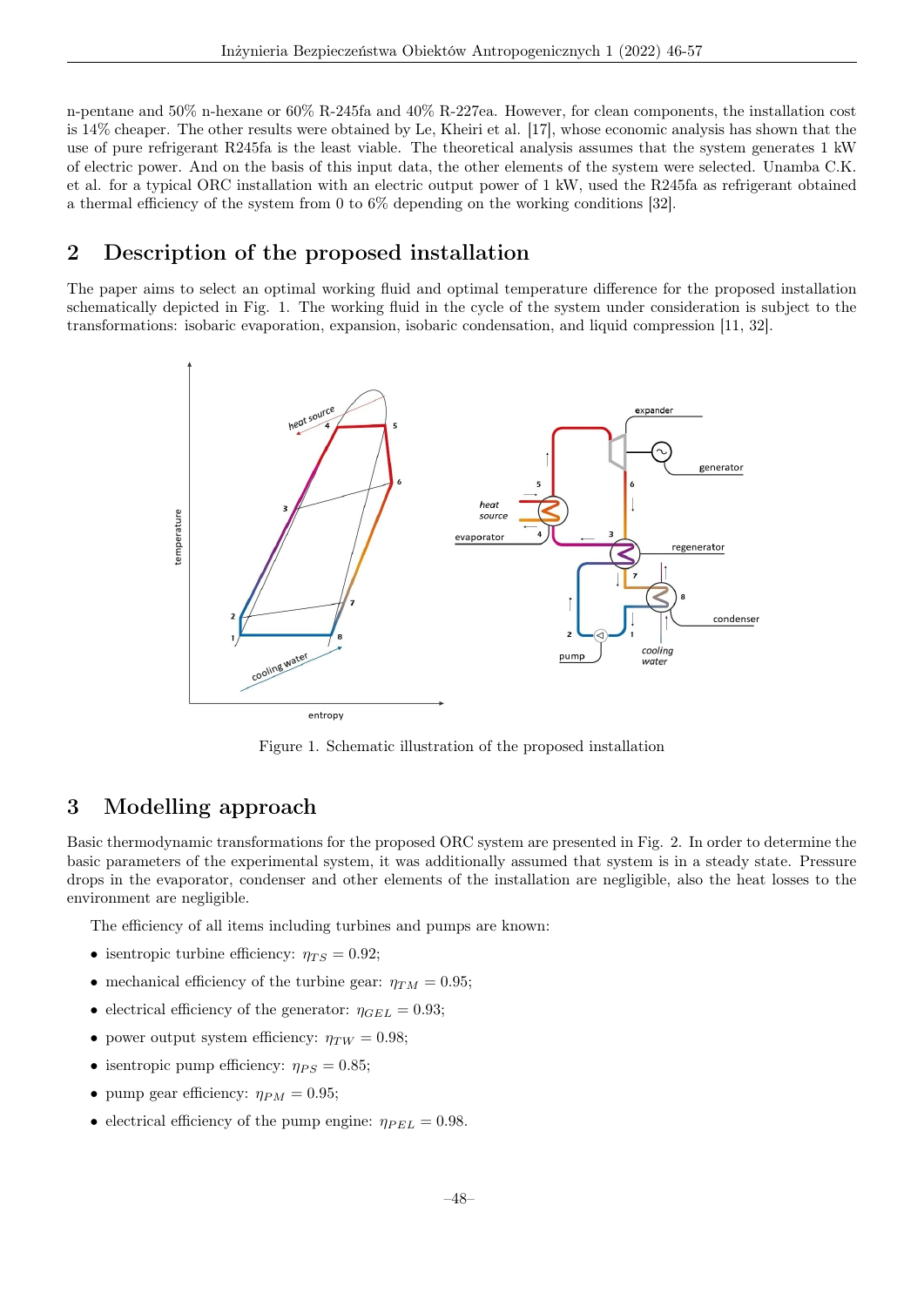

Figure 2. Pressure-enthalpy diagram for a theoretical cycle with dry refrigerant.

Operation cycle starts from position 1 (Fig. 2.). The power  $N_p$  required for increasing the pressure from condensation  $p<sub>C</sub>$  to evaporation  $p<sub>E</sub>$  level is equal to:

$$
N_P = \frac{\dot{m}_R \left( h_{2(s=const)} \right) - h_1}{\eta_P} \tag{1}
$$

where pump efficiency:

$$
\eta_P = \eta_{PS} \cdot \eta_{PM} \cdot \eta_{PEL} \tag{2}
$$

while the enthalpy at point 2, at the end of the pumping process, is equal to:

$$
h_2 = h_1 + \frac{(h_{2(s=const)} - h_1)}{\eta_{PS}}
$$
\n(3)

Next step in cycle is evaporation process – line 2-3 in Fig. 2. The heat flux supplied in this process must firstly warms up the refrigerant to the phase change temperature and then evaporates it. Required heat flux is described as:

$$
\dot{Q}_{HS} = \dot{Q}_{HS,h} + \dot{Q}_{HS,e} = \dot{m}_R \left( h_3 - h_2 \right) \tag{4}
$$

where is  $\dot{Q}_{HS,h}$  heat flux needed from warimg up refrigerant and  $\dot{Q}_{HS,e}$  is heat flux needed for evaporating:

$$
\dot{Q}_{HS,h} = \dot{m}_R \left( h_{2'} - h_2 \right) \tag{5}
$$

$$
\dot{Q}_{HS,h} = \dot{m}_R \left( h_3 - h_{2'} \right) \tag{6}
$$

For the classic ORC system, the next step in cycle is the expansion in the turbine, in which the work is equal to:

$$
\dot{W}_{ORC} = \eta_{TS} \dot{m}_R \left( h_3 - h_{4s} \right) \tag{7}
$$

the electric power at the terminals of the generator is:

$$
N_{EL} = \eta_{TM} \eta_{TEL} \eta_{TWM} \dot{W}_{ORC}
$$
\n
$$
\tag{8}
$$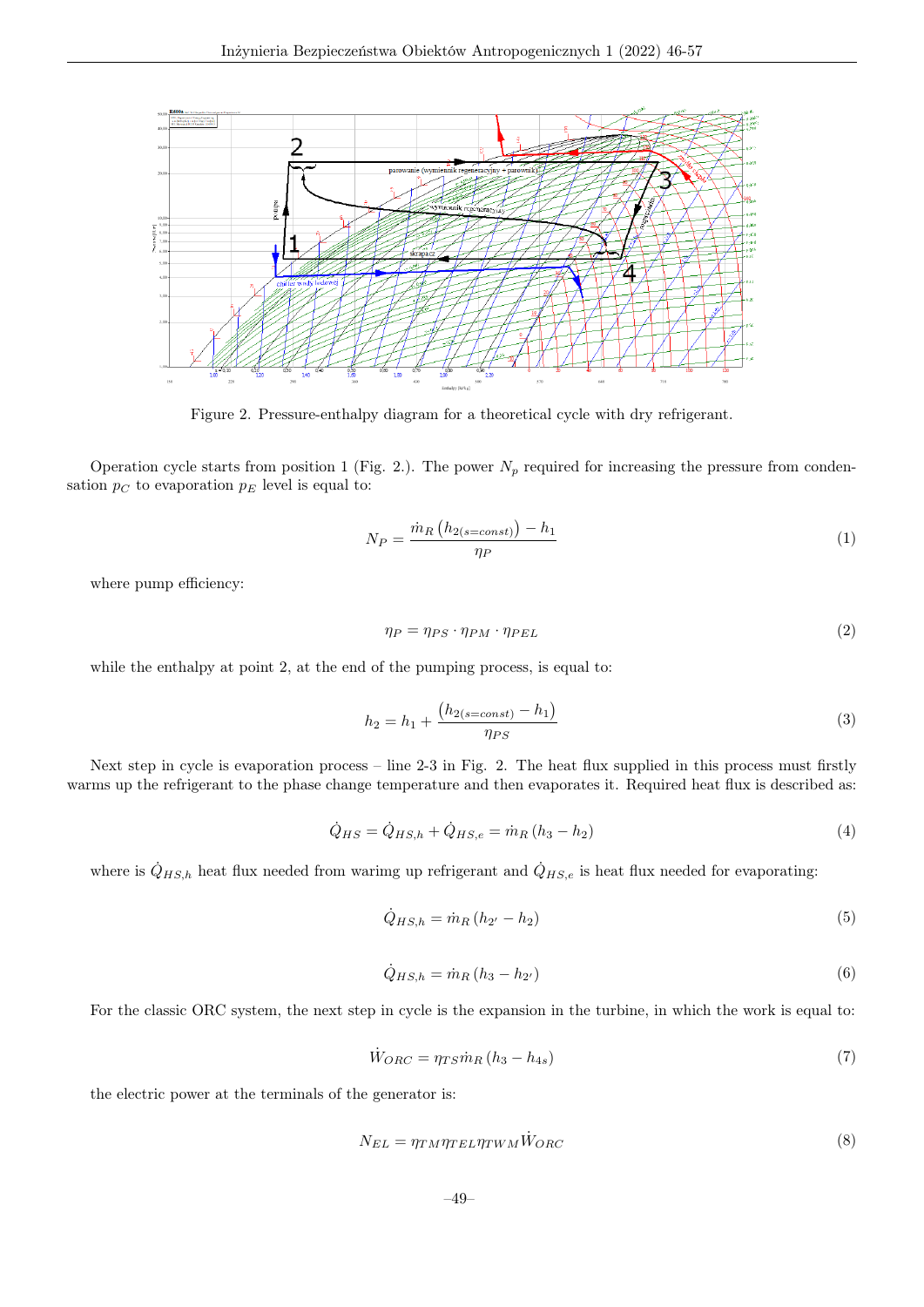and total efficiency of the ORC system is equal to:

$$
\eta_{ORC} = \frac{N_{EL} - N_P}{Q_{HS}}\tag{9}
$$

In the solutions, in the proposed installation of ORC system, the expanded refrigerant flows into the condenser, where heat is transferred out of the system:

$$
\dot{Q}_C = \dot{m}_R \left( h_4 - h_1 \right) \tag{10}
$$

The end of the expansion of "dry" fluid (difference between dry, wet and isentropic fluids are shown in Fig. 3.), shown in Figure 2, is located in the area of superheated gas. Heat transferred in condenser outside of system can be divided into two heat fluxes:  $\dot{Q}_{C,ch}$  - chilling the gas to the condensation temperature and  $\dot{Q}_{C,end}$  - real condensation process:

$$
\dot{Q}_{C,ch} = \dot{m}_R \left( h_4 - h_{4'} \right) \tag{11}
$$

$$
\dot{Q}_{C,end} = \dot{m}_R \left( h_{4'} - h_1 \right) \tag{12}
$$

In the case of "wet" fluids operating in circuits without superheated gas, the end of the expansion is located in the area of wet gas. The heat transferred to environment is therefore equal to the heat of condensing the refrigerant from a given degree of dryness to a saturated liquid. For "isentropic" fluids, this heat is equal to the total heat of condensation for a given temperature.



Figure 3. ORC diagram for dry, wet and isentropic fluids

#### 4 Results and analysis

In the first step of the calculations, it was decided to determine how the system operating parameters will differ for the same operating conditions.

- evaporation temperature:  $80^{\circ}$ C:
- condensation temperature:  $30^{\circ}$ C.

The selection of the refrigerant for a given temperature range is sometimes based on the vapour saturation curve in the T-s diagram [2, 4, 6, 8–10]. In the group of refrigerants considered, in nominal operating conditions of the set-up, R290, and R717 are wet fluids, while R245fa, and R600a are dry fluids (Tab. 2).

In the group of fluids under consideration, all the wet refrigerants are characterized by higher working pressures than the dry ones. Ammonia, propane (Tab. 2) are characterized by the highest evaporation and condensation pressures in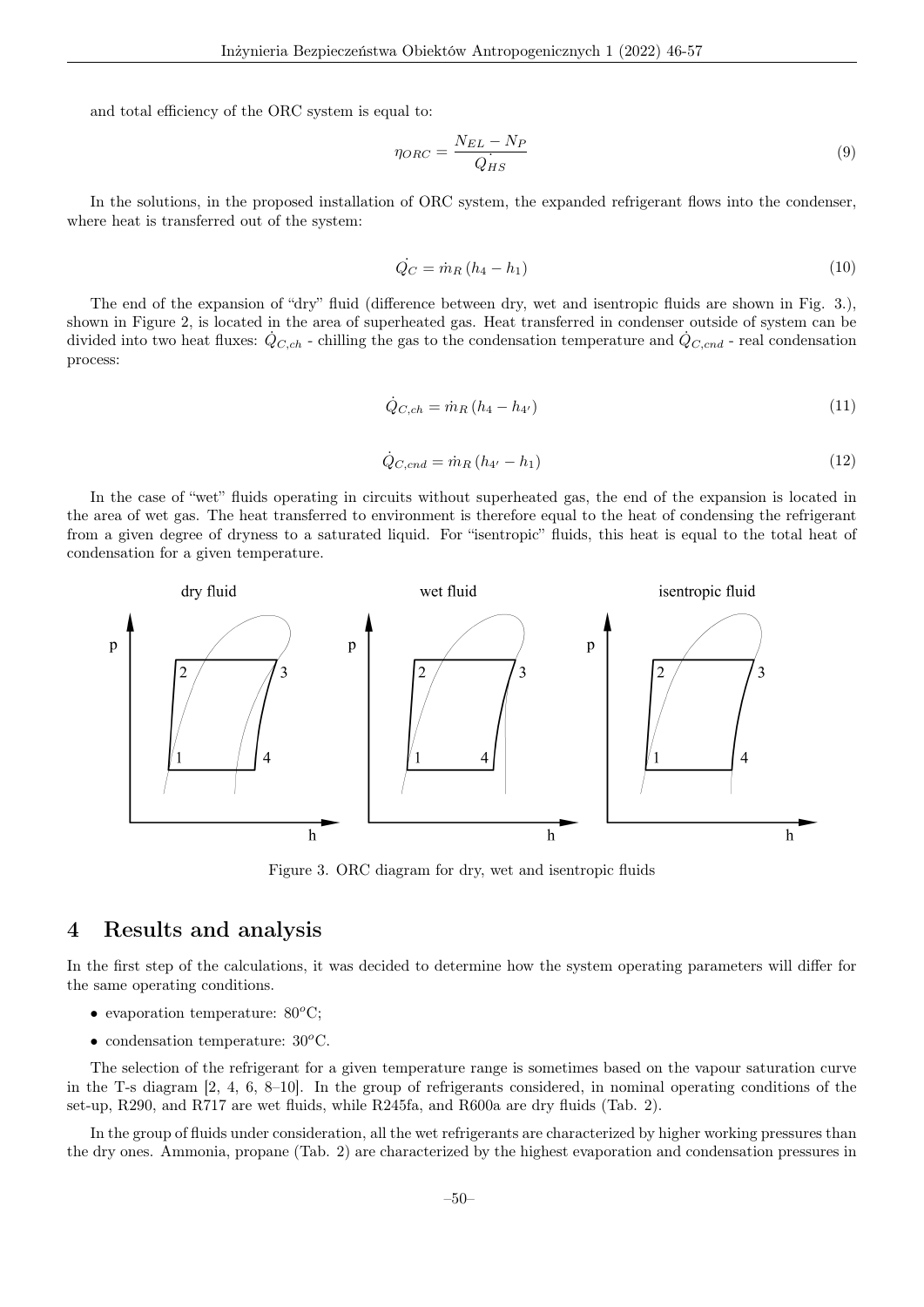| Quantity                                                                                                                |           | R600a          | R717                | R245fa         |
|-------------------------------------------------------------------------------------------------------------------------|-----------|----------------|---------------------|----------------|
| ODP                                                                                                                     |           | $\overline{0}$ | $\Omega$            | $\overline{0}$ |
| $\operatorname{GWP}$                                                                                                    |           | $\overline{4}$ | $\overline{0}$      | 1050           |
| Safety group                                                                                                            | A3        | A3             | B <sub>2</sub>      | B1             |
| Type of refrigerant                                                                                                     | Wet       | Dry            | Wet                 | Dry            |
| Evaporation pressure $p_p$ , kPa                                                                                        | 3139.9    | 1343.8         | 4142                | 789.3          |
| Condensation pressure $p_k$ , kPa                                                                                       | 1079      | 404.7          | 1167.2              | 177.8          |
| Heat of evaporation $q_p$ , kJ/kg                                                                                       | 189.8     | 252.58         | 873.96              | 152.51         |
| Heat of condensation $q_p$ , kJ/kg                                                                                      | 326.71    | 323.33         | 1144.41             | 187.33         |
| Average specific heat of liquid $c_w$ for $p_p$ , kJ/(kg·K)                                                             | 3.12      | 2.66           | 4.78                | 1.40           |
| Average specific heat of vapour $\mathbf{c}_p$ for $\mathbf{p}_s,\, \mathbf{k} \mathbf{J}/(\mathbf{kg}\cdot\mathbf{K})$ |           | 1.87           | $2.05\,$            | $\rm 0.95$     |
| Specific volume of saturated vapour $v_3$ , $m^3/kg$                                                                    |           | 0.028          | 0.0295              | 0.0227         |
| Vapour dryness fraction at the end of expansion                                                                         |           | 1.00           | 0.87                | $1.00\,$       |
| Refrigerant post-compression temperature $T_2$ , $^oC$                                                                  |           | 30.6           | 31.0                | 30.3           |
| Refrigerant post-expansion temperature $T_4$ , <sup>o</sup> C                                                           |           | 40.3           | 30                  | 40.5           |
| Volumetric flow rate of refrigerant $V_3$ , $1/s$                                                                       |           | $1.34\,$       | 0.42                | $2.05\,$       |
| Mass flow rate of refrigerant $m_R$ , kg/s                                                                              |           | 0.0479         | 0.0142              | 0.0902         |
| Heat for heating up liquid $Q_{dp}$ , kW                                                                                |           | $6.30\,$       | $3.59\,$            | 6.28           |
| Heat of evaporation $Q_p$ , kW                                                                                          |           | 12.08          | 12.44               | 13.76          |
| Heat source capacity $Q_{GZC}$ , kW                                                                                     |           | 18.38          | 16.03               | 20.04          |
| Heat sink capacity $Q_{DZC}$ , kW                                                                                       | 15.94     | 16.39          | 14.17               | 17.83          |
| Refrigerant pump capacity $P_{PC}$ , kW                                                                                 | $0.275\,$ | 0.104          | 0.090               | $\,0.053\,$    |
| Efficiency of the proposed installation $\eta_D$ , %                                                                    |           | 9.27           | $\boldsymbol{9.93}$ | $\,9.50$       |

Table 2. Basic cycle parameters

nominal operating conditions. On the other hand, R245fa and R600a are refrigerants with the lowest evaporation and condensation pressures. Although R245fa features the lowest values of working pressures and pressures ratio is the highest; for R290 the pressures ratio is the lowest. It should be noted that in none of the cases the condensation pressure is lower than the atmospheric pressure, which will protect the system from the possibility of moisture condensation due to leakages.

Ammonia has the highest heat of evaporation and condensation (Tab. 2); these values are almost three times higher than for the other fluids. The lowest heat of phase change in the temperature range considered is observed for R245fa. One quantity that is essential for the proposed installation is the specific volume of vapours of the refrigerant flowing into the flow tanks. It is the value that determines the volumetric flow rate of the glycerol flowing through the expansion device. Among the organic substances considered, ammonia R717 features the highest specific volume of saturated vapour under the evaporation pressure. Slightly lower values of over  $20 \text{ dm}^3/\text{kg}$  are also observed for R600a and R245fa. The volumetric flow rate can also be expressed as a ratio of the system power output (1 kWe in the considered case) to the difference between evaporation and condensation pressures. The larger the pressure difference for a constant power output of the system, the lower the volumetric flow rate of the intermediate liquid is required. In the group of considered fluids, a system employing ammonia requires the lowest flow rate of the liquid, since the pressure difference for ammonia is the largest. As with working pressures, R290 (Tab. 2) are next and require a higher flow rate of slightly over 0.5 l/s. On the other hand, if refrigerants with the smallest difference between evaporation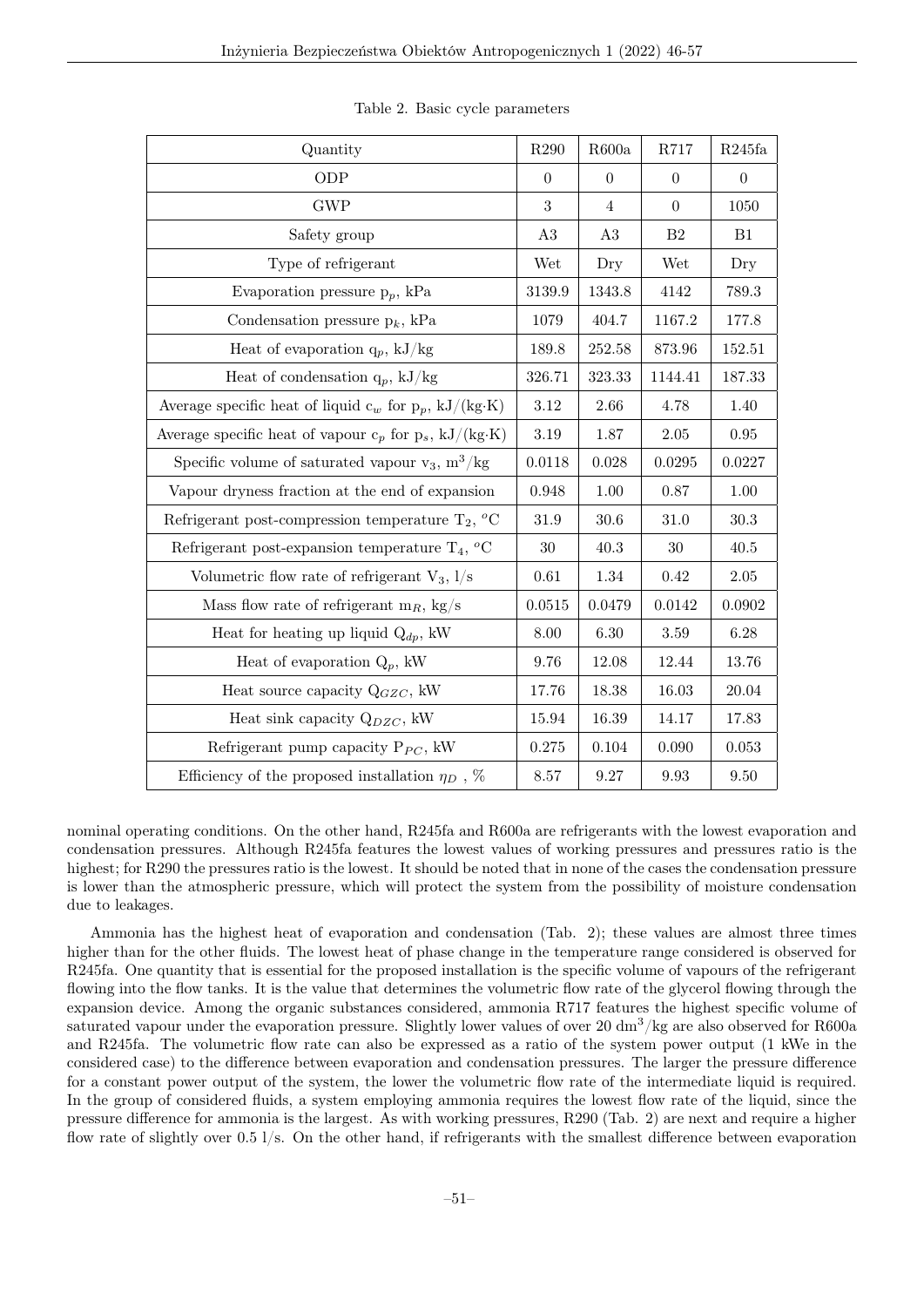and condensation pressures (R245fa and R600a) are used in a system, the highest volumetric flow rate is required (Tab. 2). According to the pressure values, a relation can be observed such that the volumetric flow rate of the wet refrigerants is lower than that of the dry ones.

The efficiency of proposed ORC system is equal to the ratio of the electric power output minus the power needed for drive the refrigerant pump to the heat supplied. The system efficiency increases when the pump power and the amount of heat supplied to the system are smaller. Among the selected organic fluids, the lower capacity of the fluid pump is required for R245fa (the smallest pressure difference and a relatively low volumetric flow of the liquid refrigerant through the pump) and R717 (the lowest rate of volumetric flow of the liquid through the pump and the largest pressure difference). Such a low value of the rate of volumetric flow of the fluid through the pump and the small pressure difference in the case of R245fa are crucial for the pump driving power. The highest power of the refrigerant pump is required in a system using R290, i.e. refrigerant with a high volumetric flow rate of the liquid. These are also fluids with the highest temperature at the end of the pumping process (Tab. 2). The high value of energy needed to drive the pump may result from the fact that it is partly used for heating the liquid. The least amount of heat drawn from the heat source is a characteristic of ammonia, which has the highest heat of evaporation compared to the other organic fluids. The small amount of heat is a consequence of a very low mass flow rate of R717. It is followed by R600a and R290 i.e. refrigerants with a relatively high heat of phase change.

Due to a low required power for the liquid refrigerant pump and a small amount of heat provided from the heat source, among all the considered fluids it is ammonia that guarantees the highest efficiency of the proposed ORC system (Fig. 4). It is followed by isobutane in terms of efficiency of the proposed installation Despite a relatively small pressure difference and due to a high specific volume of saturated vapour and thus a small mass flow rate and a small amount of heat drawn, R600a provides the efficiency of 9.27%. In the case of the conventional ORC system, second best efficiency, equal to 9.50%, is achieved for R245fa. This is caused by a lower power of the refrigerant pump and the same amount of heat drawn from the heat source compared to isobutane. R290 provides a slightly lower efficiency than that of the proposed installation using isobutane.



Figure 4. Theoretical efficiency of the proposed ORC installation

#### 4.1 Determining the optimal temperature difference

The next step of this research was to determine the optimal boiling point of the refrigerant for the known temperatures of the heat source and heat sink.

The following constant values were adopted in the calculations: temperature of the heat source, temperature of the heat sinke, mass flux of the heat source, mass flux of the cooling water. For such values, an analysis was carried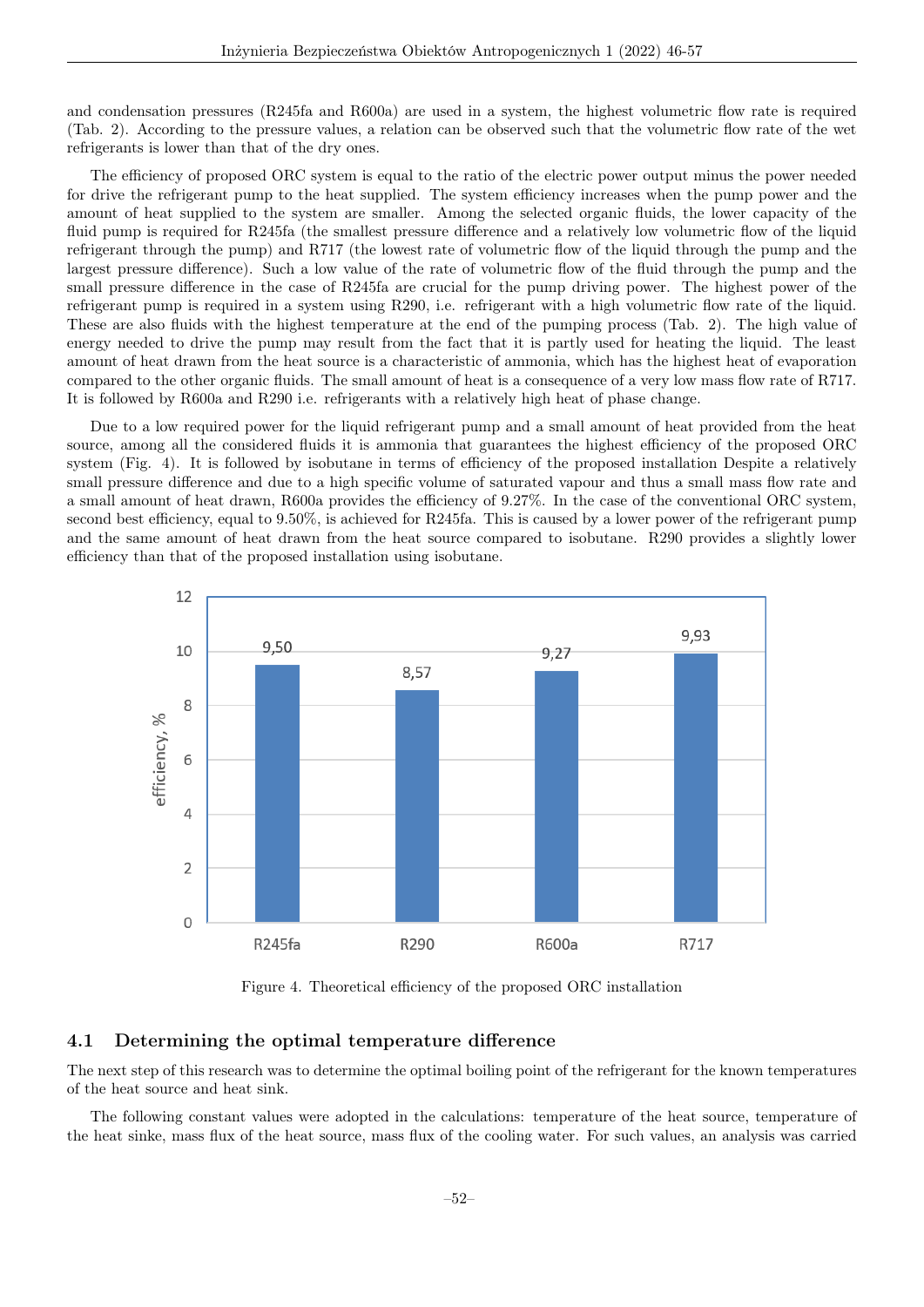out on how the efficiency and the generated electric power at the output from the ORC system will change depending on the maintained refrigerant evaporation temperature.



Figure 5. ORC electric capacity for R600a as a working fluid

Figure 5 shows the results for the working medium R600a (isobutane). As it is shown in the diagram, when the heat source is equal to 130◦C, the optimal evaporation temperature should be equal to 81◦C. For heat source temperature equal to to 110◦C, the optimal evaporation temperature should be equal to 72◦C.

In Figure 6 there are shown results for R290 (propane) as a working fluid. In this case the optimal values of evaporation temperature are obtained too. For heat source temperature equal to 130◦C, the optimal evaporation temperature should be equal to 78◦C. For heat source temperature equal to 110◦C, the optimal evaporation temperature should be equal to 71◦C. Results are limited to 95◦C becuse propane critical temperature is equal to 96.7◦C. ORC sysems can work in supercritical cycles, but in this research it was decided to compare just undercritical cycles.



Figure 6. ORC electric capacity for R290 as a working fluid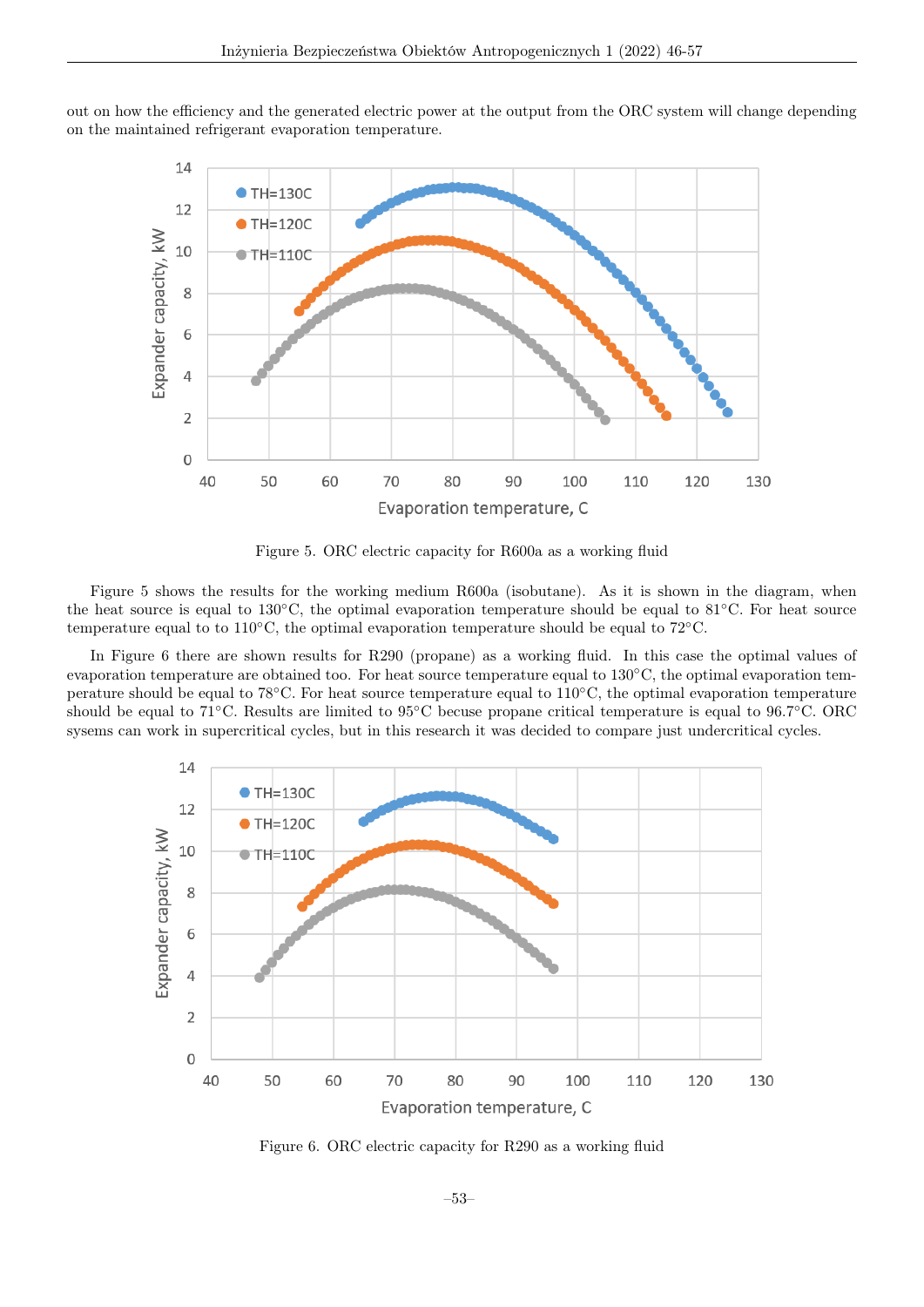In Figure 7 there are shown results for R717 (ammonia) as a working fluid. In this case also optimal values of evaporation temperature are obtained. For heat source temperature equal to 130◦C, the optimal evaporation temperature should be equal to 80◦C. For heat source temperature equal to 110◦C, the optimal evaporation temperature should be equal to 72°C. And finnaly in Figure 8 there are shown results for R245fa as a working fluid. In this case also optimal values of evaporation temperature are obtained. For heat source temperature equal to 130◦C, the optimal evaporation temperature should be equal to 81◦C. For heat source temperature equal to 110◦C, the optimal evaporation temperature should be equal to 72◦C.



Figure 7. ORC electric capacity for R717 as a working fluid



Figure 8. ORC electric capacity for 245fa as a working fluid

Table 3 presents the optimal working medium evaporation temperature for selected in this reserch refrigerants.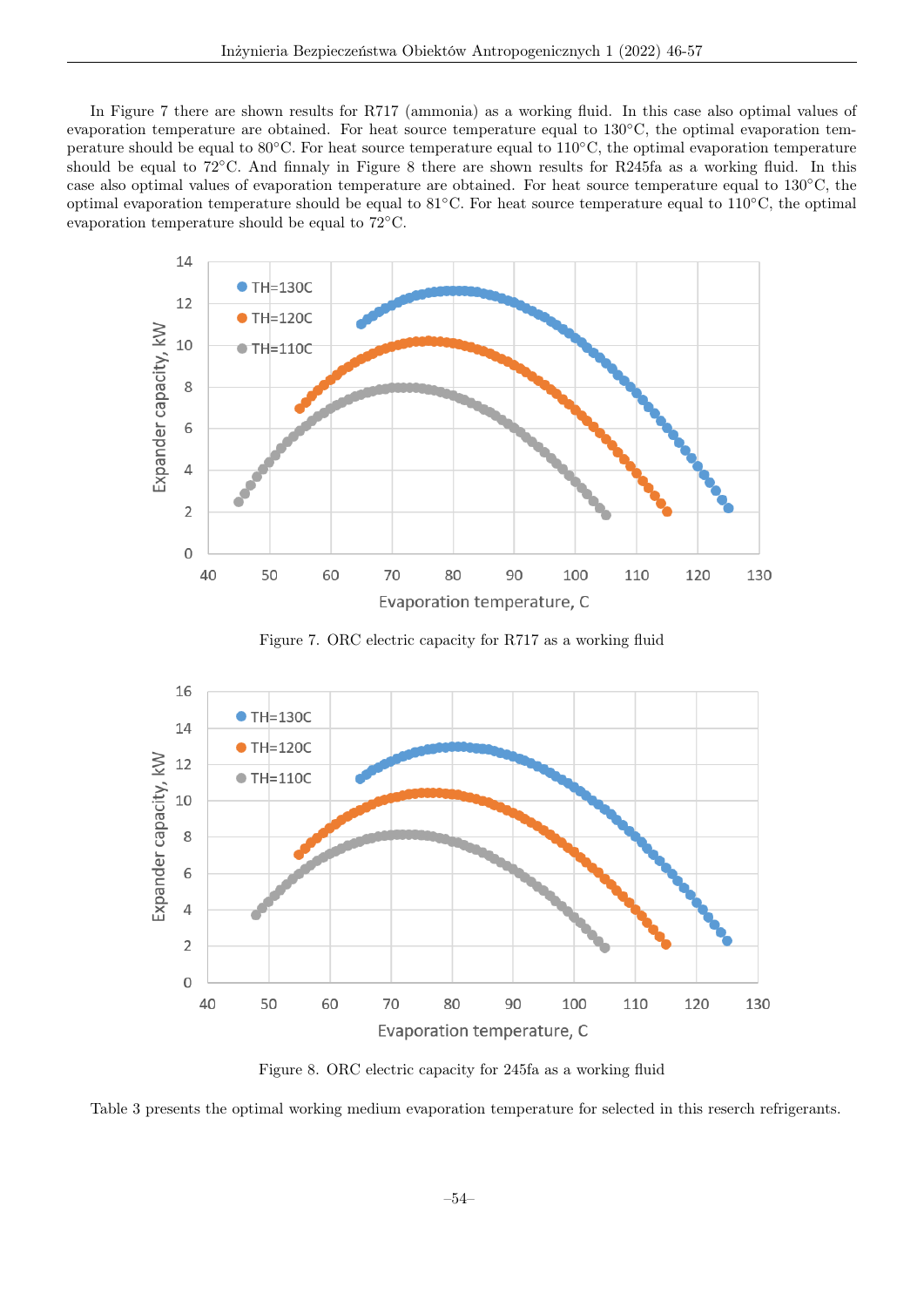| Heat source<br>temperature | R <sub>290</sub>              | R600a            | R.717               | R245fa           |
|----------------------------|-------------------------------|------------------|---------------------|------------------|
| $130^{\circ}$ C            | $78.0^{\circ}$ C              | $81.0^{\circ}$ C | $80.0\degree$ C     | $81.0\degree$ C  |
|                            | $\Delta\text{T=}52\text{K}$   | $\Delta T = 49K$ | $\Delta T = 50K$    | $\Delta T = 50K$ |
| $120^{\circ}$ C            | $74.0\degree$ C               | $76.5^{\circ}$ C | $76.0\degree$ C     | $77.0^{\circ}$ C |
|                            | $\Delta {\rm T}{=}46 {\rm K}$ | $\Delta$ T=43.5K | $\Delta T = 44K$    | $\Delta T = 43K$ |
| $110^{\circ}$ C            | $71.0\degree$ C               | $72.0^{\circ}$ C | $72.0\textdegree C$ | $72.0^{\circ}$ C |
|                            | $\Delta\text{T=}39\text{K}$   | $\Delta T = 38K$ | $\Delta T = 38K$    | $\Delta T = 38K$ |

Table 3. Optimal evaporation temperature for selected refrigerants

### 5 Conclusion

The working fluids in ORC systems are subject to the same regulations as the refrigerants. It is mainly about restrictions related to the ozone depletion potential and the potential to create a greenhouse effect. For this reason, this study focuses on natural fluids. These fluids are safe for the environment, but most often they are dangerous to humans. They are either flammable / explosive or toxic. By applying basic safety rules during design and construction, devices with hazardous working media can also work safely.

In real ORC systems, the investor has a finite heat source and a finite heat sink. And for such input data the ORC system should be selected. The results of the research carried out clearly show that the correct design of the system is not based on the achievement of the highest efficiency, but on the achievement of the highest power generated on the turbine rotor. It turns out that for each working medium, it is profitable to reduce the efficiency by reducing the evaporating temperature in the heat exchanger cooperating with the heat source in order to obtain more power.

For all tested working fluids, the optimal operating parameters of the ORC system were obtained for known heat source temperatures and heat source mass streams. For the natural refrigerants analyzed in the research: R290, R600a, R717, it turned out that when the heat source temperature is 130◦C, the evaporation temperature of the working fluid temperature should be around 80◦C. And in the case when the heat source temperature drops up to  $110\textdegree$ C, the optimal evaporation temperature is 70 $\textdegree$ C.

#### Acknowledgements

This work was supported from European Union within the European Regional Development Fund under project no. MAZOWSZE/0181/19 granted by the National Centre for Research and Development.

#### References

- 1. Bao, J. & Zhao, L. A review of working fluid and expander selections for organic Rankine cycle. Renew Sustain Energy Rev 24, 325–42 (2013).
- 2. Bu, S. et al. Comprehensive performance analysis and optimization of novel SCR-ORC system for condensation heat recovery. *Applied Thermal Engineering* **201**, 117825. ISSN: 1359-4311 (2022).
- 3. Chacartegui, R., Sanchez, D., Munoz, J. & Sanchez, T. Alternative ORC bottoming cycles FOR combined cycle power plants. Appl Energy 86, 2162–70 (2009).
- 4. Chen, H., Goswami, D. & Stefanakos, E. A review of thermodynamic cycles and working fluids for the conversion of low-grade heat. Renew Sustain Energy Rev 14, 3059–67 (2010).
- 5. Chys, M., Broek, M., Vanslambrouck, B. & Paepe, M. Potential of zeotropic mixtures as working fluids in organic Rankine cycles. Energy 44, 623–32 (2012).
- 6. Feng, Y. et al. Thermoeconomic comparison between pure and mixture working fluids of organic Rankine cycles (ORCs) for low temperature waste heat recovery. Energy Convers Manag 106, 859–72 (2015).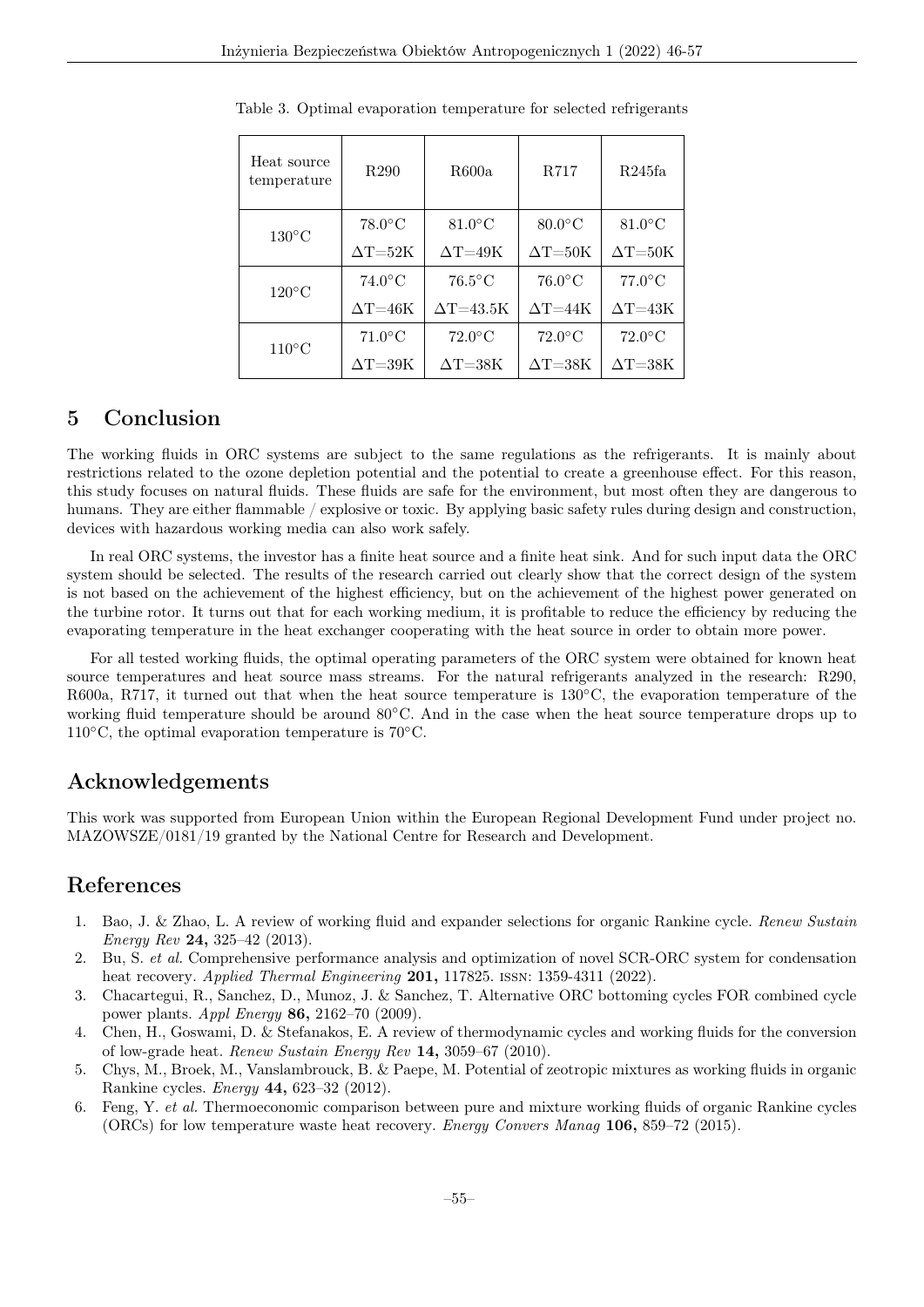- 7. Grzebielec, A. Termodynamiczne podstawy przenoszenia ciepła w termoakustycznych urządzeniach chłodniczych. Chłodnictwo 44, 12–6 (2009).
- 8. Haervig, J., Sorensen, K. & Condra, T. Guidelines for optimal selection of working fluid for an organic Rankine cycle in relation to waste heat recovery. Energy 96, 592–602 (2016).
- 9. He, C. et al. The optimal evaporation temperature and working fluids for subcritical organic Rankine cycle. Energy 38, 136–43 (2012).
- 10. He, C. et al. A new selection principle of working fluids for subcritical organic Rankine cycle coupling with different heat sources. *Energy* **68**, 283–91 (2014).
- 11. Heberle, F., Preisinger, M. & Bruggemann, D. Zeotropic mixtures as working fluids in Organic Rankine Cycles for low-enthalpy geothermal resources. Renew Energy 37, 364–70 (2012).
- 12. Hung, T. Waste heat recovery of organic Rankine cycle using dry fluids. Energy Convers Manag 42, 539–53 (2001).
- 13. Hung, T. e. a. A review of organic Rankine cycles (ORCs) for the recovery of low-grade waste heat. Energy 22, 661–667 (7 1997).
- 14. Kajurek, J., Rusowicz, A. & Grzebielec, A. The Influence of Stack Position and Acoustic Frequency on the Performance of Thermoacoustic Refrigerator with the Standing Wave. Arch Thermodyn. 38 (2017).
- 15. Kajurek, J. et al. Influence of working fluid properties on performance of organic Rankine cycle. Rynek Energii, 68–79 (2017).
- 16. Lakew, A. & Bolland, O. Working fluids for low-temperature heat source. Appl Therm Eng 30, 1262–8 (2010).
- 17. Le, V., Kheiri, A., Feidt, M. & Pelloux-Prayer, S. Thermodynamic and economic optimizations of a waste heat to power plant driven by a subcritical ORC (Organic Rankine Cycle) using pure or zeotropic working fluid. Energy (2014).
- 18. Li, Y., Du, M., Wu, C., Wu, S. & Liu, C. Potential of organic Rankine cycle using zeotropic mixtures as working fluids for waste heat recovery. *Energy* 77, 509-19 (2014).
- 19. Liu, Q., Duan, Y. & Yang, Z. Effect of condensation temperature glide on the performance of organic Rankine cycles with zeotropic mixture working fluids. Appl Energy 115, 394–404 (2014).
- 20. Longo, G. A., Mancin, S., Righetti, G., Zilio, C. & Steven Brown, J. Assessment of the low-GWP refrigerants R600a, R1234ze(Z) and R1233zd(E) for heat pump and organic Rankine cycle applications. Applied Thermal Engineering 167, 114804. issn: 1359-4311 (2020).
- 21. Maizza, V. & Maizza, A. Unconventional working fluids in organic Rankine-cycles for waste energy recovery systems. Appl Therm Eng 21, 381–90 (2001).
- 22. Mikielewicz, D. & Mikielewicz, J. A thermodynamic criterion for selection of working fluid for subcritical and supercritical domestic micro CHP. Appl Therm Eng 30, 2357–62 (2010).
- 23. Oyewunmi, O. & Markides, C. Thermo-Economic and Heat Transfer Optimization of Working-Fluid Mixtures in a Low-Temperature Organic Rankine Cycle System. Energies 9, 448 (2016).
- 24. Papadopoulos, A., Stijepovic, M., Linke, P., Seferlis, P. & Voutetakis, S. Multi-level Design and Selection of Optimum Working Fluids and ORC Systems for Power and Heat Cogeneration from Low Enthalpy Renewable Sources. Comput Aided Chem Eng 30, 66–70 (2012).
- 25. Quoilin, S., Broek, M., Declaye, S., Dewallef, P. & Lemort, V. Techno-economic survey of organic rankine cycle (ORC) systems. Renew Sustain Energy Rev 22, 168–86 (2013).
- 26. Roy, J., Mishra, M. & Misra, A. Parametric optimization and performance analysis of a waste heat recovery system using Organic Rankine Cycle. Energy 35, 5049–62 (2010).
- 27. Rusowicz, A. & Grzebielec, A. Legal and technical aspects of replacement refrigerants in refrigeration and air conditioning. J Civ Eng Environ Archit 62, 359–68 (2015).
- 28. Saleh, B., Koglbauer, G., Wendland, M. & Fischer, J. Working fluids for low-temperature organic Rankine cycles. Energy 32, 1210–21 (2007).
- 29. Schilling, J., Gross, J. & Bardow, A. Integrated design of ORC process and working fluid using process flowsheeting software and PC-SAFT. Energy Procedia 129, 129–36 (2017).
- 30. Shokati, N., Ranjbar, F. & Yari, M. Comparative and parametric study of double flash and single flash/ORC combined cycles based on exergoeconomic criteria. Appl Therm Eng 91, 479–95 (2015).
- 31. Tchanche, B., Lambrnos, G., Frangoudakis, A. & Papadakis, G. Low-grade heat conversion into power using organic Rankine cycles - A review of various applications. Renew Sustain Energy Rev 15, 3963–79 (2011).
- 32. Unamba, C. et al. Experimental Investigation of the Operating Point of a 1-kW ORC System. Energy Procedia 129, 875–82 (2017).
- 33. Wang, S., Liu, C., Zhang, S., Li, Q. & Huo, E. Multi-objective optimization and fluid selection of organic Rankine cycle (ORC) system based on economic-environmental-sustainable analysis. Energy Conversion and Management 254, 115238. issn: 0196-8904 (2022).